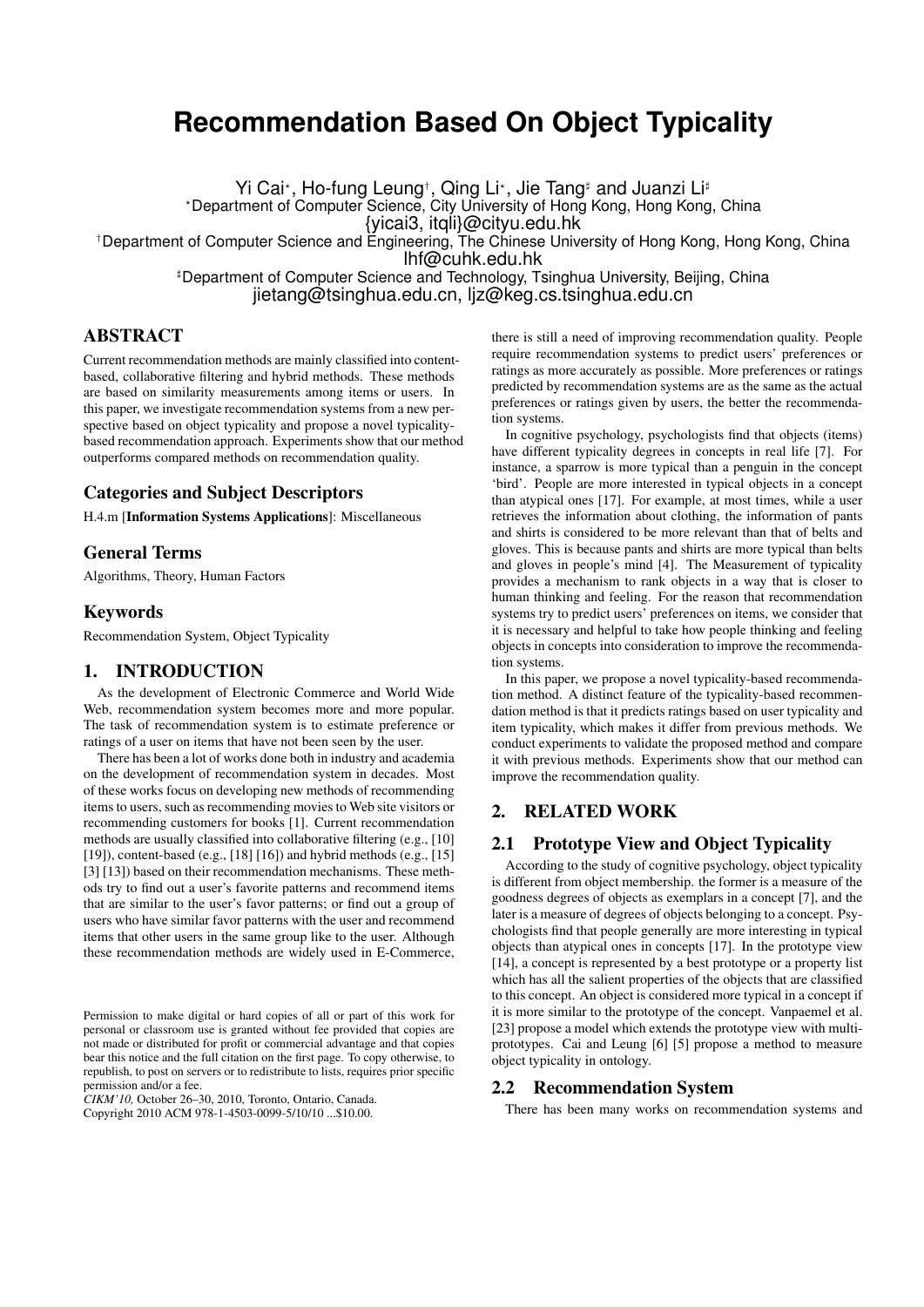most of these works focus on developing new methods of recommending items to users, e.g., works in [13] [24]. Currently, recommendation methods are mainly classified into collaborative filtering (CF), content-based (CB) and hybrid methods [1].

Content-based Recommendation Systems. The inspiration of this kind recommendation methods comes from the fact that people had their subjective evaluations on some items in the past and will have the similar evaluations on other similar items in the future.

The descriptions of items are analyzed to identify interesting items for users in content-based recommendation systems. Based on items that a user has rated, a content-based recommender learns a profile of the user's interests or preferences. According to a user's interest profile, the items which is similar to the ones that the user preferred or rated high in the past will be recommended to the user. For content-based recommendation systems, it is important to learn the profiles of users. Various learning approaches have been applied to construct profiles of users. For example, Pazzani and Billsus [18] use naive Bayesian classifier to classify unrated Web pages as 'relevant' or 'irrelevant' for users. Mooney and Roy [16] adopt text categorization methods in LIBRA system to recommend books.

Collaborative Filtering Recommendation Systems. This kind recommendation methods predict the preferences of active users on items based on the preferences of other similar users or items. For the reason that collaborative filtering methods do not require wellstructured item descriptions, they are more often implemented than content-based methods [1] and many collaborative systems are developed in academia and industry. For example, GroupLens [10], PHOAKS [22] and so on. There are two kinds of collaborative filtering methods which are user-based CF approach and item-based CF approach [1].

The basic idea of user-based CF approach is to provide recommendations on an item for a user based on the opinions of other like-minded users on that item. The user-based CF approach first finds out a set of nearest 'neighbors' (similar users) for each user, and these neighbors share similar favorites or interests with the corresponding user. It tries to predict the favorites or rating of an unrated item for a particular user based on ratings given by the user's neighbors on the item. For example, Aggarwal et al. [2] present a graph-based technique in which nodes are users, and edges between nodes indicate users' similarity for collaborative filtering. Herlocker et al. [8] present an algorithmic framework for performing collaborative filtering and new algorithmic elements which can increase the accuracy of prediction algorithms. Sarwar et al. [19] discuss different techniques for measuring item similarity and obtaining recommendations for item-based CF.

Hybrid Recommendation Systems. Several recommendation systems (e.g., [15] and [20]) use a hybrid approach by combining collaborative and content-based methods, which helps to avoid some limitations of content-based and collaborative systems. A naive hybrid approach is to implement collaborative and contentbased methods separately, and then combine their predictions by a combining function, such as a linear combination of ratings or a voting scheme or other metrics. Melville et al. [15] use a contentbased method to augment the rating matrix and then use a collaborative filtering method for recommendation. Fab [3] is a hybrid recommendation system combining the content-based and collaborative methods to exploit the advantages of the two approaches and avoid their shortcomings.

Some hybrid recommendation systems combine item-based CF and user-based CF. For example, Xue et al. [25] propose a clusterbased Pearson Correlation Coefficient method (SCBPCC). Wang et al. [24] use similarity fusion to unify user-based CF and itembased CF. Ma et al. [13] propose an effective missing data prediction (EMDP) for combining item-based CF and user-based CF. Recently, Li et al. [12] propose a transfer learning-based recommendation method by using cross-domain information.

### 3. TYPICALITY-BASED RECOMMENDATION

In current recommendation system, there are a set of users denoted by  $U$ , and a set of items denoted by  $O$ . Each item can be represented by some properties. For example, directors, actors and keywords are properties used to describe movies. We use an item property vector to represent an item.

**Definition 1.** The item property vector  $\overrightarrow{p}_a$  of an item *a* is a vector of property:value pairs.

$$
\overrightarrow{p}_a = (p_{a,1} : l_{a,1}, p_{a,2} : l_{a,2}, \cdots, p_{a,k} : l_{a,k})
$$

where *k* is the number of properties of the item in the domain, and  $l_{a,i}$  is a real number between 0 and 1, which indicates the fuzzy degree to which item a possesses the property  $p_{a,i}$ . That  $l_{a,i} = 0$ means item a does not possess property  $p_{a,i}$  at all and that  $l_{a,i} =$ 1 means a definitely possesses  $p_{a,i}$ . For example, a laptop a is represented as following:

$$
\overrightarrow{p}_a
$$
 = ('has intelCPU':1, ..., 'has wideScreen':0.8)

For all items, we can cluster them into several fuzzy clusters and each cluster is considered as a group of similar items or a kind of similar items. Items belong to each cluster to some degrees. For example, while we use content keywords as properties to describe movies, they can be clustered into Action movies, War movies and so on. Each movie belongs to each kind of movies to a degree. We name each cluster of similar objects as item group. Each item group is considered as a concept and items have different typicality degrees in item groups.

**Definition 2.** An item group denoted by  $k_i$  is a fuzzy cluster of similar objects as following:

$$
k_i = \{O_1^{w_{i,1}}, O_2^{w_{i,2}}, \cdots, O_m^{w_{i,m}}\}
$$

where m is the number of items,  $O_x$  is an item and  $w_{i,x}$  is typicality degree of item  $O_x$  in the cluster  $k_i$ .

Items are related to different item group to some degrees (have different typicality degrees in different item groups). For example, the movie 'Titanic' is more related to Romance movie and also a sad tragedy, but little related to a Action movie for the reason that there is just few action scenes in the movie.

According to [6] [17], each item group can be represented by a single prototype extracted from it. A prototype of a concept is an abstract representative of a group of similar instances and is represented by a property vector of the prototype. Such a representative is extracted from instances of the corresponding group of similar instances.<sup>1</sup> We define a **prototype property vector** to represent an item as follows.

**Definition 3.** The **prototype property vector**  $\overrightarrow{t}_{k_j}$  of the prototype of item group  $k_i$  is a vector of property: value pairs.

$$
\overrightarrow{t}_{k_j} = (p_{k_j,1} : r_{k_j,1}, p_{k_j,2} : r_{k_j,2}, \cdots, p_{k_j,m} : r_{k_j,m})
$$

where  $m$  is the number of the properties of the prototype of concept (item group)  $k_j$ , and  $r_{k_j,i}$  is a real number between 0 and 1, which indicates the fuzzy degree to which the prototype of concept  $k_j$ possesses the property  $p_{k_j,i}$ . That  $r_{k_j,i} = 0$  means concept  $k_j$ 

<sup>&</sup>lt;sup>1</sup>Generally, the representative object of a cluster is considered as the mean or the median or the mode of all objects in the cluster [11] [17].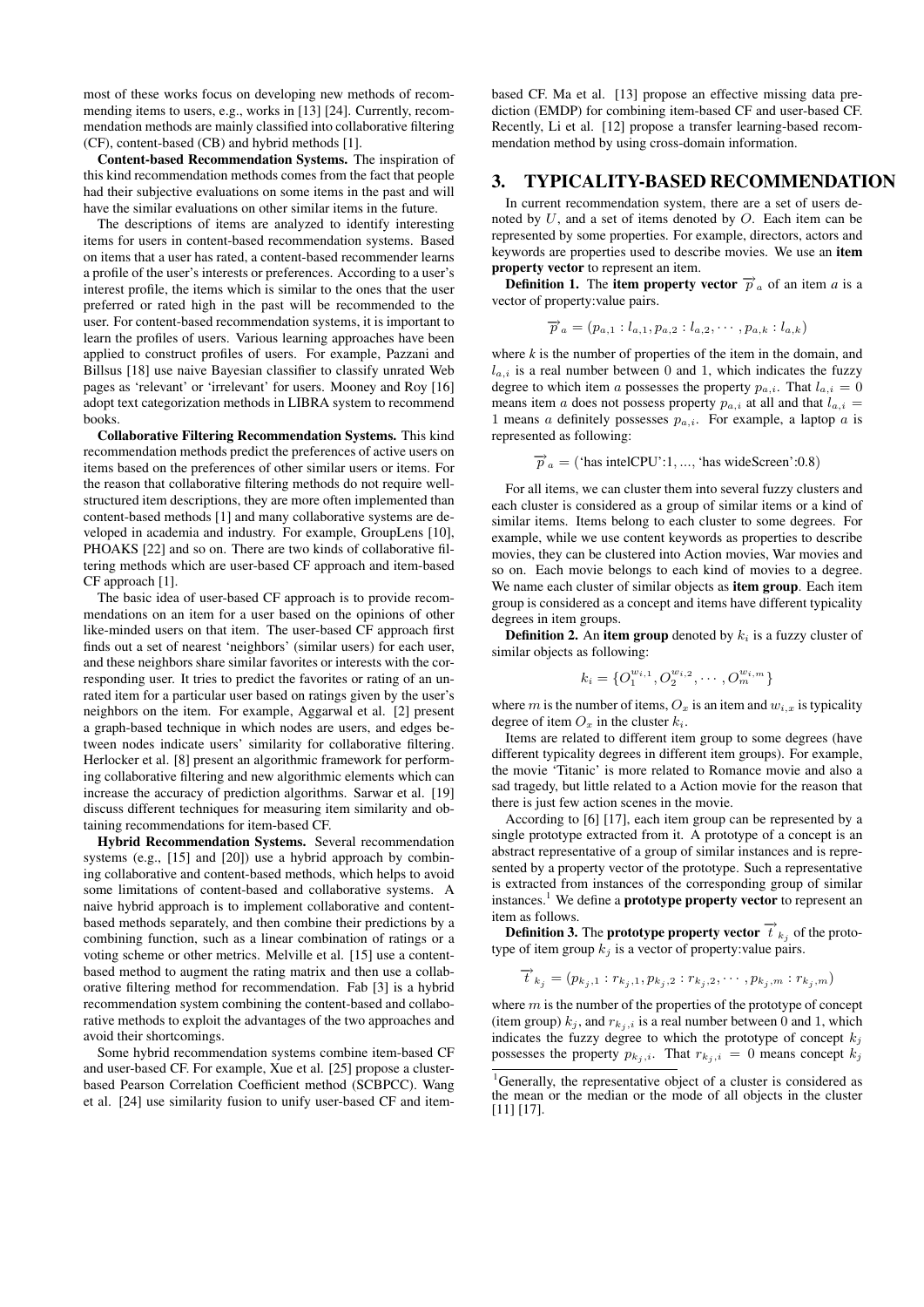does not possess the property  $p_{k_i, i}$  at all and that  $r_{k_i, i} = 1$  means  $k_i$  definitely possesses  $p_{k_i,i}$ .

For users, they may have their specific favorites or interests on some kinds of items (i.e., item groups). For instance, Bob may be interesting in War movies and Action movies while his wife Amy likes Romance movies and their boy Tom likes Animation movies. For each item group  $k_i$ , we can find a fuzzy set of users who like the corresponding item group and users like such a kind of items to some degrees. For example, Bob like War movies and Action movies to a higher degree and like Romance movies to a lower degree. We name such a fuzzy set of users corresponding to an item group  $k_i$  as a **user group** for  $k_i$ , and consider it as a fuzzy concept 'users who like the items in the particular item group  $k_i$ ' which is denoted by  $g_i$ . Users have different typicality degrees in each gi.

**Definition 4.** An user group  $q_i$  is a fuzzy set of users who like the corresponding item group  $k_i$  as following:

$$
g_i = \{U_1^{v_{i,1}}, U_2^{v_{i,2}}, \cdots, U_m^{v_{i,m}}\}
$$

where m is the number of users,  $U_x$  is a user and  $v_{i,x}$  is typicality degree of user  $U_x$  in user group  $q_i$ .



#### Figure 1: The relations among items, item groups, users, user groups in our method

There are four roles in our recommendation system, which are items, users, item groups and user groups. For each item, it has different typicality degrees in different item groups. Similarly, a user has different typicality degrees in different user groups. There is a corresponding user group  $g_i$  for each item group  $k_i$ , in which users like the items in  $k_i$ .

According to studies in cognitive psychology, people will be more interested in typical objects than atypical ones in a concept. The principle and the main idea of recommending items to users based on object typicality in our method is as following: For all items, we can obtain several item groups based on some clustering methods; when recommending items to users, if an item  $O_i$  is a more typical object in an item group  $k_x$ , and a user  $U_j$  is a more typical in the corresponding user group  $g_x$  which is considered as a fuzzy concept of 'users who like the items in the particular item group  $k_x$ ', then we should recommend the item  $O_i$  to the user  $U_i$ with a higher recommendation score. Figure 1 shows the relations among items, item groups, users and user groups in our method. For example, 'Titanic' is a very typical Romance movie and Amy is a very typical person who like Romance movies, then we will recommend 'Titanic' to Amy with a very high recommendation score. Thus, the recommendation score of an item  $O_i$  for a user  $U_j$  depends on how typical  $O_i$  is in each item group and how typical  $U_j$ 

is in each user group. If  $O_i$  is typical in some item groups, and  $U_i$ is also typical in the corresponding user groups for the item groups in which  $O_i$  is typical, then the recommendation score of  $O_i$  for  $U_j$ will be high, and vice versa. The recommendation score of  $O_i$  for  $U_j$  is given by a function which is denoted by  $RS(\vec{O}_i, \vec{U}_j)$ .

$$
RS: O \times U \to [0, 1]
$$

where  $O$  is the set of item typicality vectors and  $U$  is the set of user typicality vectors.

We present a  $RS$  function for calculating the recommendation score of item  $O_i$  for user  $U_i$  as following:

$$
RS(\overrightarrow{O}_i, \overrightarrow{U}_j) = \frac{\sum_{x=1}^n w_{x,i} \cdot v_{x,j}}{n}
$$
 (1)

where  $n$  is the number of item groups (also the number of user groups),  $w_{x,i}$  is the typicality degree of item  $O_i$  in item group  $k_x$ and  $v_{x,j}$  is the typicality degree of user  $U_j$  in user group  $g_x$  which is corresponding to  $k_x$ . Please refer to [6] for object typicality measurement.

# 4. EVALUATION

To evaluate our recommendation method, we use the MovieLens data set in the experiments, and this data set is widely used in previous papers such as [19]. MovieLens data set we used contains 100,000 ratings, assigned by 943 users on 1682 movies. Each user has rated at least 20 movies, and the ratings follow the 1(bad)- 5(excellent) numerical scale. The sparsity level of the data set is  $1 - \frac{100,000}{943 \times 1682}$ , which is 0.9369. We extract keywords of movies from the Internet Movie Database  $(IMDB)^2$ , and consider these keywords as the descriptions of movies. Each keyword is as a property of the movies.

To measure statistical accuracy we use the *mean absolute error* (MAE) metric defined as the average absolute difference between predicted ratings and actual ratings [1]. The MAE is computed by average the all summing of the absolute errors of the n corresponding ratings-prediction pairs, and formally it is as following:

$$
MAE = \frac{\sum_{i=1}^{n} |f_i - h_i|}{n}
$$

where *n* is the number of rating-prediction pairs,  $f_i$  is a true userspecified rating on an item and  $h_i$  is the prediction for a user on an item given by the recommendation system. If the MAE is lower, it means that the recommendation method can predict users' ratings more accurately.

In our experiments, we use the Topic Model-based clustering [21] [9] to cluster the movies with keywords. Based on the clustering result, we can extract a prototype for each item group (i.e., movie cluster). The prototype of each cluster is a set of keywords which are used to describe such a kind of movies, and we use top 20 frequently used keywords in a movie cluster as the prototype to represent the movie cluster.

We adopt several classic recommendation methods which are content-based (CB) method with cosine similarity function, userbased collaborative filtering with Pearson Correlation Coefficient (UBCF), item-based collaborative filtering with Pearson Correlation Coefficient (IBCF), naive hybrid method, and a CF method with effective missing data prediction (EMDP) in [13] for the comparison. In our experiments, we divide the whole data set into two parts, one is training set and the other one is test set. We obtain the recommendation prediction based on training set and use test

<sup>2</sup> http://www.imdb.com/interfaces